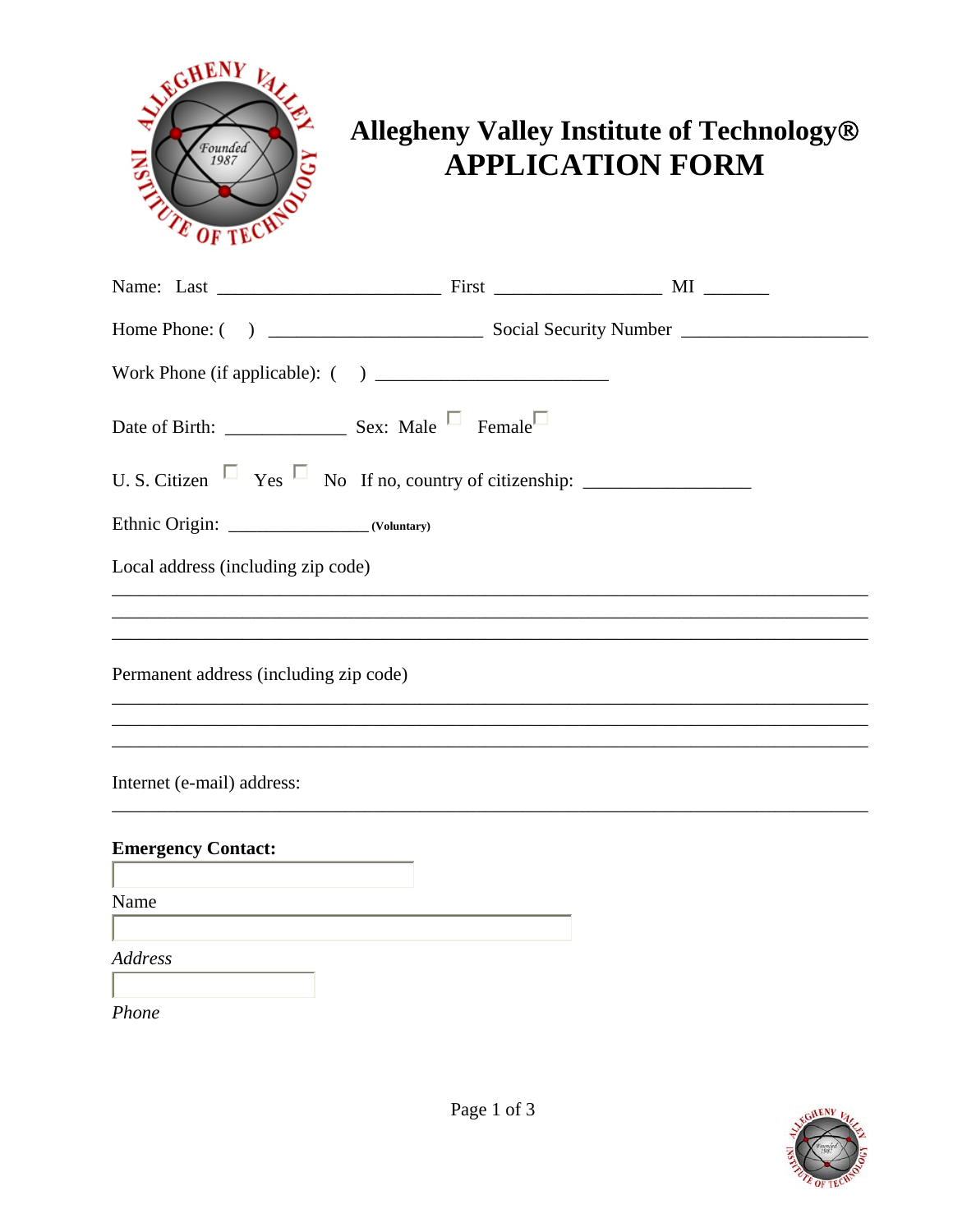Program of Study applying for:: \_\_\_\_\_\_\_\_\_\_\_\_\_\_\_\_\_\_\_\_\_\_\_\_\_\_\_\_\_\_\_\_\_\_\_\_\_\_\_\_\_\_

| Educational Background of Student                                              |                                                       |                             |                           |                             |
|--------------------------------------------------------------------------------|-------------------------------------------------------|-----------------------------|---------------------------|-----------------------------|
| <b>Name of School</b><br><b>Attended/Attending</b><br>(in chronological order) | <b>Type of School</b><br>(Primary)<br>Secondary, etc) | Date Joined<br>(DD/MM/YYYY) | Date Left<br>(DD/MM/YYYY) | <b>Highest Level Passed</b> |
|                                                                                |                                                       |                             |                           |                             |
|                                                                                |                                                       |                             |                           |                             |
|                                                                                |                                                       |                             |                           |                             |
|                                                                                |                                                       |                             |                           |                             |
|                                                                                |                                                       |                             |                           |                             |
|                                                                                |                                                       |                             |                           |                             |

## **Academic Achievements:**

|  |  |  | High School Diploma? $\Box$ Yes $\Box$ No If no, please provide GED Score: |
|--|--|--|----------------------------------------------------------------------------|
|--|--|--|----------------------------------------------------------------------------|

References of at least three individuals who can validate your interest in computer technology:

Name Phone

| . .      |  |  |
|----------|--|--|
| ⌒<br>ـ _ |  |  |
| 2<br>، ب |  |  |